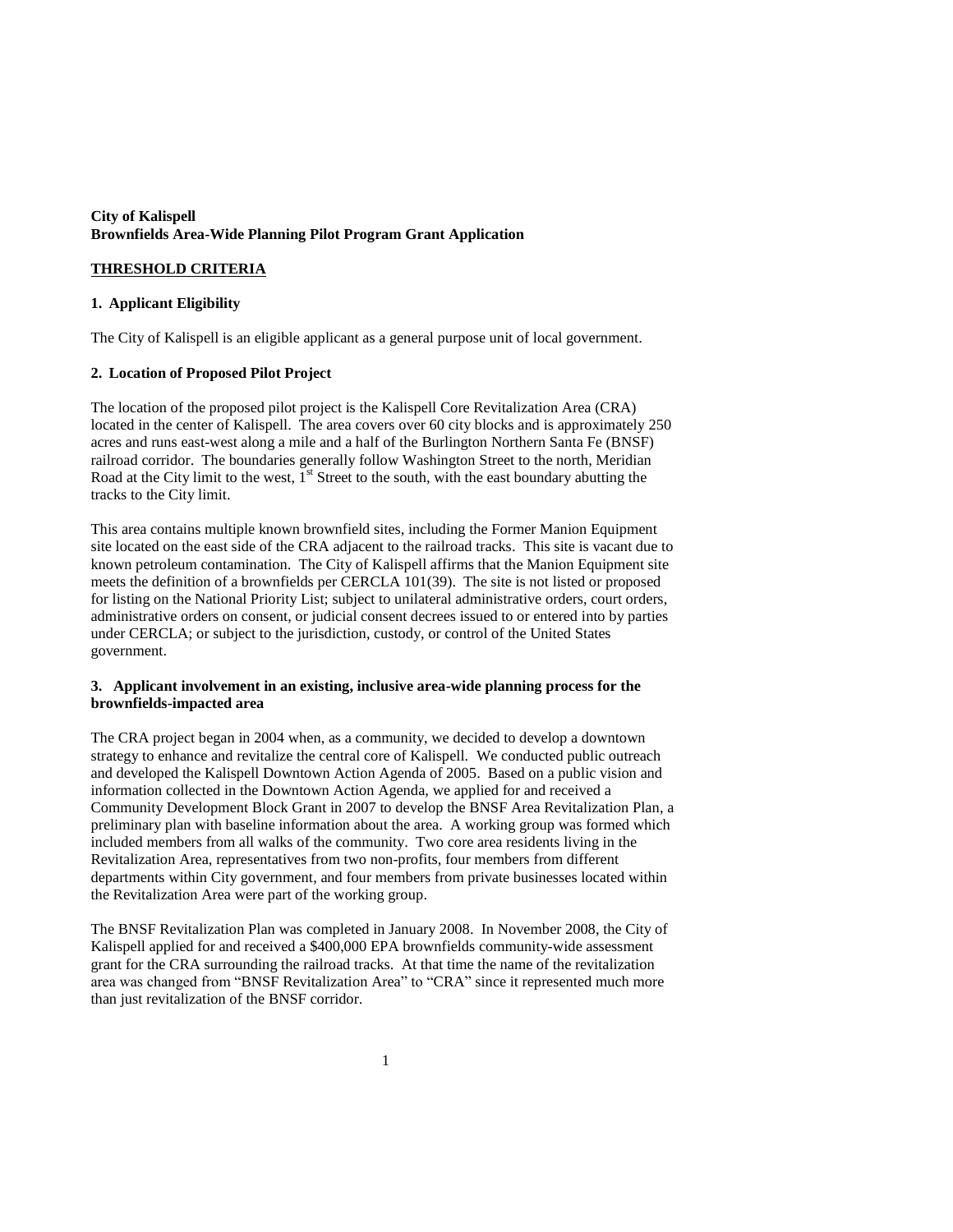During the planning for this grant application, the City strengthened existing and formed new partnerships with many organizations toward the final goal of revitalizing the City's core. The following organizations committed to partnering with the City in November 2008: Kalispell Chamber of Commerce, Kalispell Downtown Association, Kalispell Business Improvement District, Citizens for a Better Flathead, Community Action Partnership of Northwest Montana, Northwest Montana Historical Society, Foys to Blacktail Trails, Northwest Montana Association of Realtors Inc., Montana West Economic Development, Rails to Trails of Northwest Montana, and the Montana Conservation Corp. A Brownfields Steering Committee is also being formed which will include members from many of these organizations.

Many organizations support the revitalization effort. A Brownfields Area-Wide Planning Partnership list is attached. In addition, attached are three support letters including one from Community Action Partnership of Northwest Montana, an active partner working with the City to revitalize the core of Kalispell. A Milestone Schedule is also attached.

# **NARRATIVE PROPOSAL**

### **1. Community Need**

Economic, Social, environmental and public health concerns of the CRA

The CRA has an approximate population of 1,284 people. As shown in the table below, residents living in this area are economically disadvantaged as compared to other residents of the City, County, State and the Nation. The most dramatic example of the disadvantaged nature of this neighborhood is the high percentage of residents living below poverty. Twenty-one (21%) of the residents in the Project area are below the poverty rate compared with 15.9% throughout the City and roughly 12-15% in the County, State, and Nation. In addition, the median household income of \$24,760 is approximately \$20,000 less than the median income reported for the County. More people living in the Revitalization Area rent as compared to own their dwelling, another indication that residents in the area are disadvantaged. The home ownership rate of 34% is nearly half the reported National average percentage.

| <b>DEMOGRAPHIC COMPARISON</b>            |                      |                             |                           |          |             |  |  |
|------------------------------------------|----------------------|-----------------------------|---------------------------|----------|-------------|--|--|
| <b>Demographic</b><br><b>Criteria</b>    | Core<br>Rev.<br>Area | City of<br><b>Kalispell</b> | <b>Flathead</b><br>County | MT       | U.S.        |  |  |
| Total population                         | 1284                 | 21.182                      | 89,624                    | 974,989  | 307,006,550 |  |  |
| Bachelors degree<br>(25 years and older) | 10.6%                | 27.4%                       | 22.4%                     | 24.4%    | 24.4%       |  |  |
| Home Ownership<br>Rate                   | 34%                  | 56%                         | 73.3%                     | 69.1%    | 66%         |  |  |
| Median household<br>income               | \$24,760             | \$38,629                    | \$44,013                  | \$43,948 | \$52,029    |  |  |
| % Below Poverty                          | 21%                  | 15.9%                       | 12.1%                     | 14.1%    | 13.2%       |  |  |
| Unemployment rate                        | Unknown              | 13.8%                       | 13.8%                     | 8.0%     | 9.9%        |  |  |

Sources: U.S. Census Bureau 2000, 2008, 2009; Montana Bureau of Labor and Industry 2010

**Comment [k1]:** I deleted the below words because when I added in MWED it made the sentence to long and the table ended up partially on the next page. I don't think it is a big deal though because these are just the threshold criteria.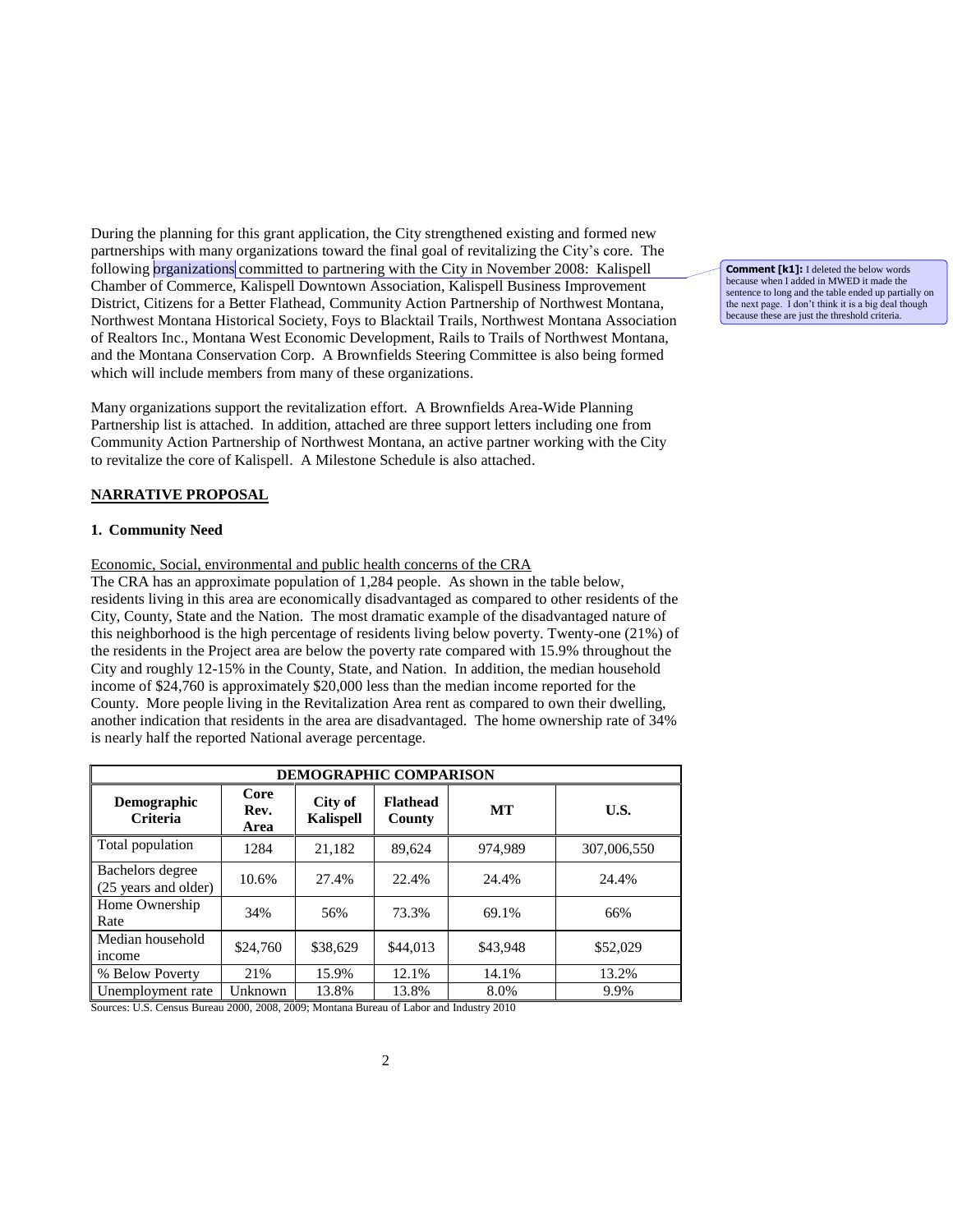In addition to low median household income, high poverty rates, and low secondary education rates, there are other signs that residents in the CRA are economically disadvantaged. Residential uses are co-mingled with industrial uses, sometimes even in the same buildings with no buffers between the conflicting uses. In the area, it is difficult for homeowners to acquire financing for improvements or to purchase homes when the use is not consistent with the zoning in the district.

The negative impacts are not isolated to just homeowners. Businesses are also struggling, as indicated by the 13.4% business vacancy rate. They struggle, in part, because they are landlocked and surrounded by non-compatible uses. Once located on the outskirts of town, moving products to market was achievable. As the town has expanded businesses that rely on transportation in the City core are at a disadvantage as compared to those on the current fringe of town. Commercial retail businesses in the core area that rely on patrons are also negatively impacted by the abandoned nature of the area.

#### Indicators related to brownfields challenges

In Kalispell, our poorest residents live in areas that have the most concentrated number of brownfields. The brownfields have a rippling negative impact on property value in the community and scare away developer investment. Given a choice, the majority of developers would rather invest in land that isn't stigmatized by potential contamination problems, and as we see in the CRA, over time this creates a whole area of vacant and undervalued property. Our poorest residents wind up near brownfields because this is often the only area where they can afford to live. This cycle creates a situation where low income persons are exposed to greater environmental hazards. Through a concentrated planning effort, if we can begin to revitalize the CRA, those most in need within our community would benefit through lower exposures to contaminants and better standards of living.

Identification and reduction of threats to human health and meeting the needs of a community By developing a strategy for assessment and cleanup of brownfields sites we will be reducing threats to human health and the environment, including threats to our most sensitive populations. When children play in vacant lots in the CRA, they are likely being exposed to a variety of contaminants found along railroad corridors, including metals, petroleum products, herbicides, and wood treating chemicals.

The City currently has no funds to complete revitalization planning and environmental restoration. We are struggling to meet the basic needs of the community. Our general funds come primarily from property taxes, as Montana does not have a sales tax, and currently, the City has a significant shortfall for this fiscal year's budget. The shortfall is compounded by the recent reduction in revenue associated with building permit and planning fees, as development has slowed significantly due, in part, to the downturn in the economy. We have reorganized City departments so that we are able to cover the necessities of the City, but there are no funds to pay for the planning effort needed. Currently, the City is evaluating whether to redistribute \$1.5 million in tax increment financing funds of which the City would receive \$300,000 to place in its reserve fund so that it can prolong any additional layoffs and service cutbacks.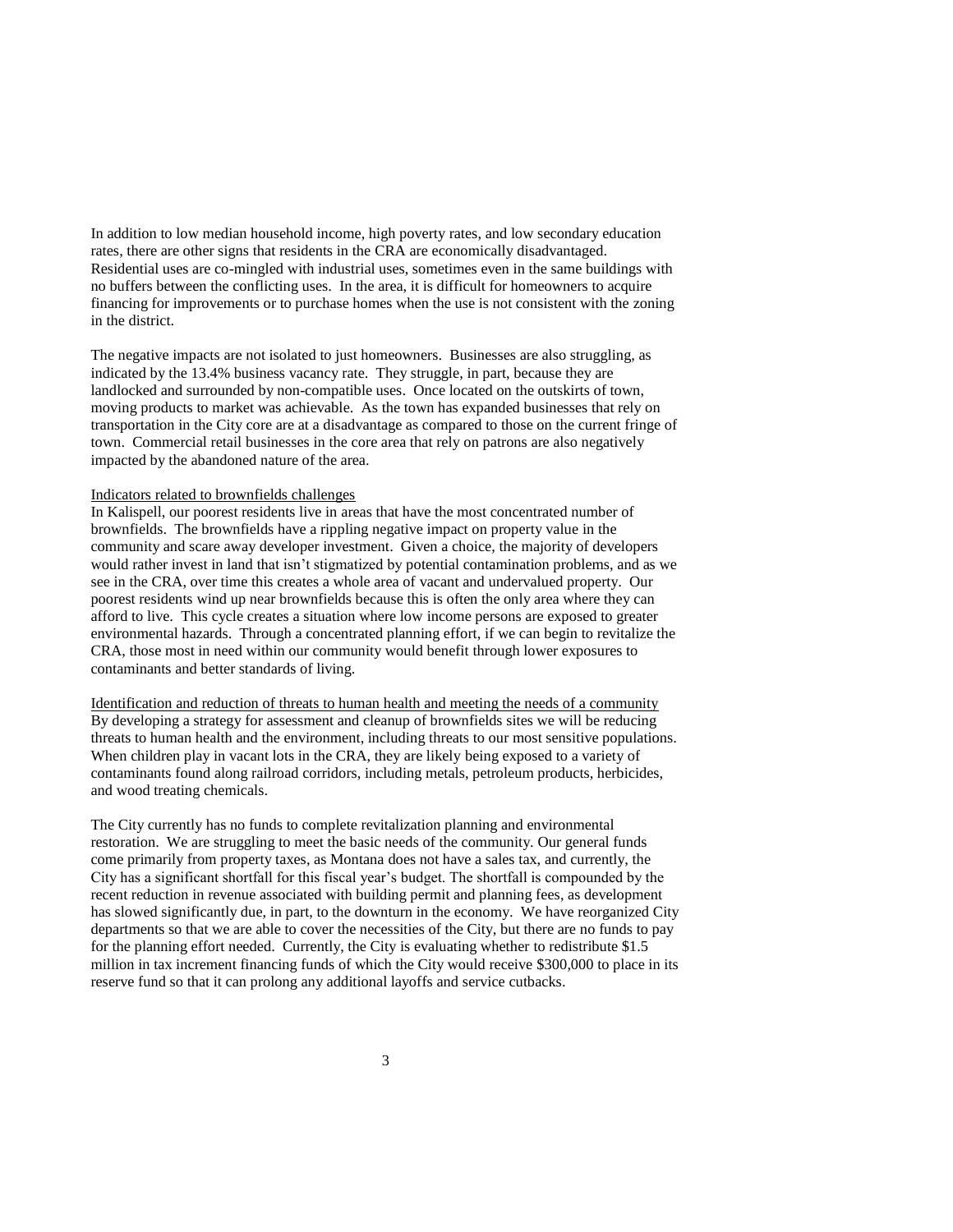### Anticipated Benefits

The benefits of having a planning grant to assist in the revitalization of the CRA are:

- 1. Facilitating the reuse of existing rail corridor to meet community needs. The railroad corridor which now serves only two businesses would be redeveloped as a trail and linear park. Although the rail and railroad ties would need to be removed, new fill would not be needed because the rail bed provides the foundation needed to create a walking or biking trail.
- 2. Creating a large band of green space that would connect Woodland Park, downtown, and the west and south Kalispell bike and pedestrian trails.
- 3. Identifying and ranking the brownfields along the rail corridor in the CRA. Several properties are brownfield sites due to their current and past uses associated with industry that once used the rail line.
- 4. Gaining an understanding of the infrastructure including telecommunications and roads in the CRA and how best to improve it.
- 5. Gaining an understanding through a market study and needs assessment of how best to develop the CRA to create viable property and prevent future brownfields.
- 6. Improving the lives of our most disadvantaged community members.
- 7. Providing the local neighborhood and community ownership in the redevelopment decisions.
- 8. Facilitating economic development through park, trail, and adjacent property development. Statistics show that creating a trail through the heart of a town adds tremendous energy and investment in a community. Just months after the Mineral Belt Trail in Leadville, Colorado was created, the City reported a 19% increase in sales tax revenues. A rails-to-trails path near Dallas, Texas attracts 300,000 people annually and generates local revenues of \$2 million (Rails-to-Trails Conservancy). Although Kalispell does not have the population of Dallas, nearly two million people visit Glacier National Park each year. Most of these visitors come from out of state and Canada, and travel through Kalispell.

### Necessary community improvements

There are several community improvement projects necessary to revitalize the CRA. The foremost is the removal of the tracks as it divides the community and sets a tone for the current limited development along the corridor. Removal of the tracks will provide the opportunity for creating a one and a half mile linear park and trail and will enable subsequent reuse of the adjacent brownfield sites. Infrastructure evaluation and upgrades are also needed to support the revitalization effort. An evaluation of existing telecommunications and road improvements are required to identify problems. During initial planning for the CRA, the City identified a need to upgrade the water lines on the west side of the CRA where there is heavy commercial use. The water lines in this area cannot support a water pressure necessary for fire suppression for the

**Comment [kt2]:** maybe "living standards" or something more specific?

**Comment [k3]:** I see what you mean but I'm at a loss for words. Living standards or living conditions doesn't quite sound right to me. I'm ok with "lives."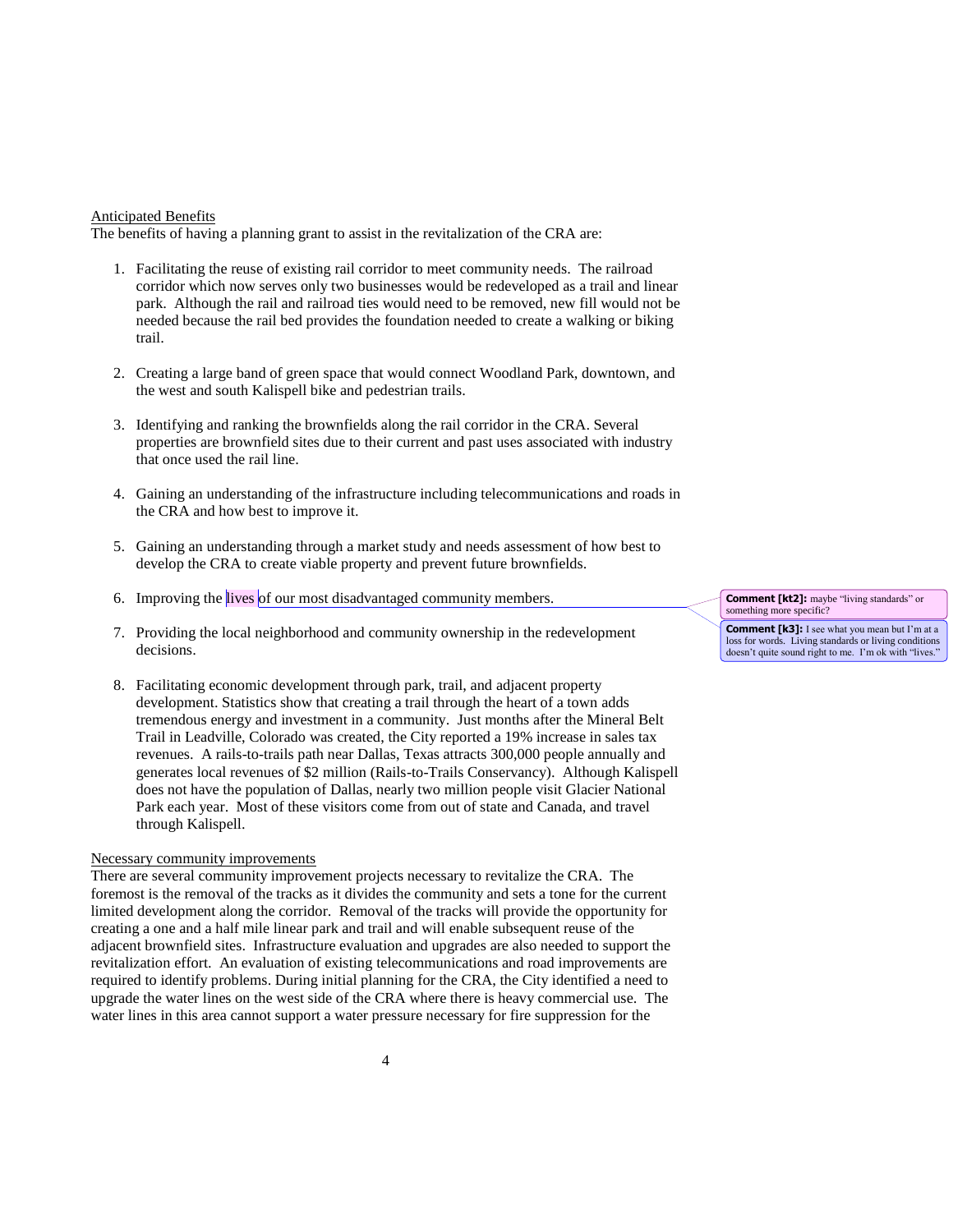current businesses. Without appropriate water service, it will be difficult to compel developers and owners to build or move to that portion of the CRA.

### Collaboration

Improving infrastructure and removal of the tracks will likely not be enough. To revitalize the CRA, we also need a process by which all stakeholders have a voice in what is done. Award of a 2008 EPA Brownfields Community-Wide Assessment Grant will help us begin this effort through identification by stakeholders of properties requiring assessment in the CRA, and previous meetings between Planning Department staff and Northwest Drywall and Cenex Harvest States, have set the foundation for additional meetings to discuss relocation. A planning grant would provide the City the means to evaluate and identify the properties to assess and clean up based on a shared redevelopment vision, the timing of track removal and infrastructure upgrades, identify funding sources, and most important, gain community support.

## **2. Area-Wide Planning Pilot Project Description**

### Vision and approach

As a community, we decided sometime ago to develop a downtown enhancement strategy to improve the CRA. Community members have described redevelopment goals for the CRA using words like "quaint, historic, eclectic, small town charm, and vibrant", and after considerable public outreach, the Kalispell Downtown Action Agenda was completed in 2005 in an effort to reach these goals.

The Downtown Action Agenda recommended removing the railroad tracks because they perpetuate non-conforming and incompatible uses and divide the community much like a highway does. By removing the tracks, we hope to create an east-west linear park with bike and pedestrian trails, creating a regional trail system. Removal of the tracks will also spark new investment, re-investment by existing owners, and redevelopment of the neighborhood based on the City's land use plan, which promotes an urban mixed use environment in the CRA. We hope to develop affordable multi-family housing and light commercial/retail businesses around the park.

The planning grant will be used to collaborate with area businesses and BNSF to develop a strategy for business relocation and rail line abandonment. Currently, the railroad serves only two businesses, Cenex Harvest States and Northwest Drywall. These businesses are important long-time components to the economic stability of the community, and we recognize the need for those businesses to successfully remain a vital part of our business community. As such, the challenge will be to find creative financial solutions to relocate them. This might include a property trade with a business that wishes to relocate to the CRA.

The proposed revitalization effort is consistent with land use plans and neighborhood interest. The 2006 Kalispell Parks and Recreation Comprehensive Master Plan surveyed residents and found that one of the community's top wishes was a linear park to expand Kalispell's trail system. In response, we applied for and received a Community Development Block Grant (CDBG) Planning Grant to develop a baseline redevelopment plan for the CRA. This Plan is a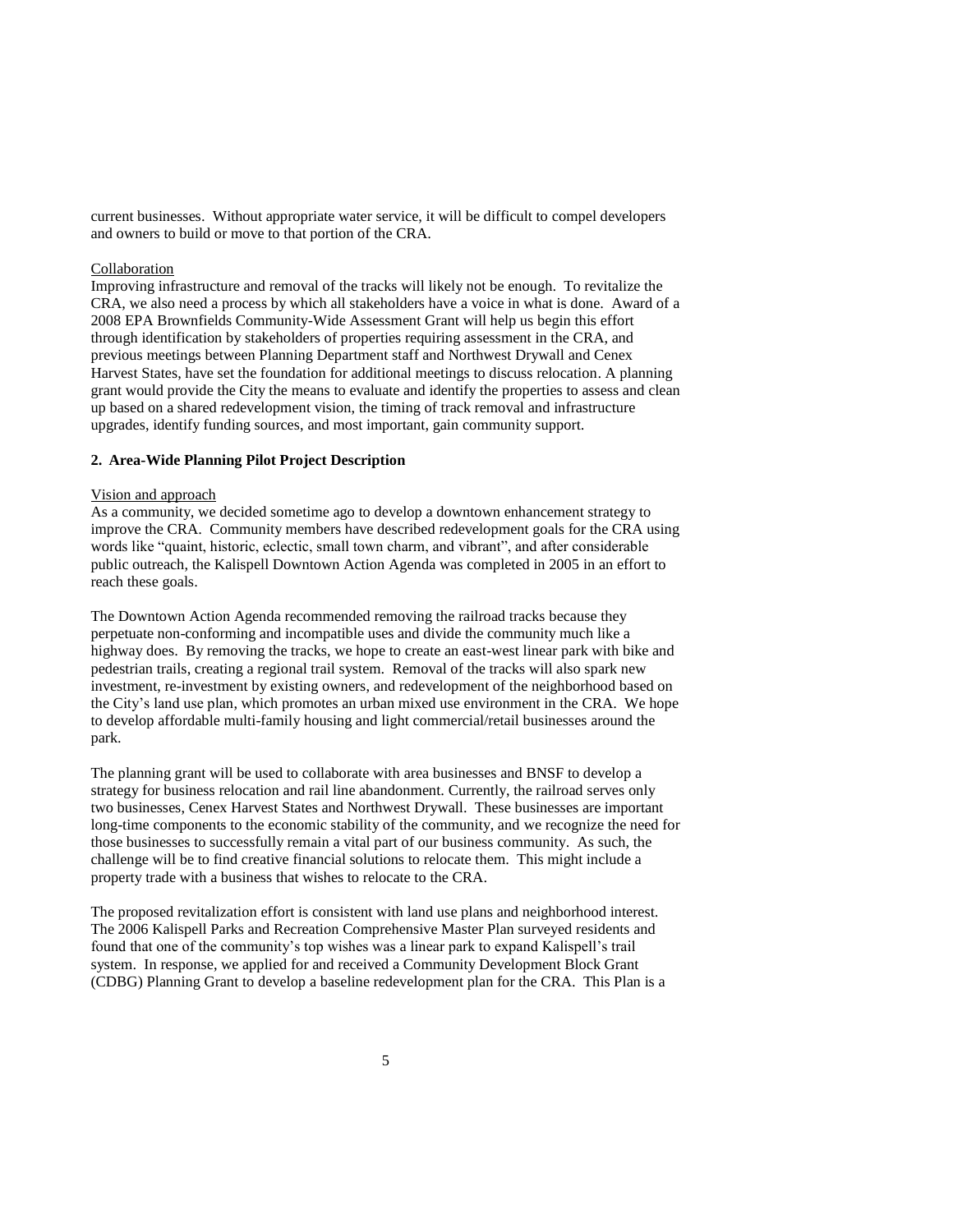preliminary document that will be used to develop a more strategic plan for moving forward, and promotes a sustainable reuse of vacant buildings in the CRA.

Several reuses for specific properties in the CRA have been identified. The Former Manion Equipment property is currently one of the top three choices for relocating the County Library. The former Rygg Ford used car dealership, a large vacant property on the eastern edge of the CRA overlooking beautiful Woodland Park, is a prime spot for a restaurant with a view of the snow capped mountains of Glacier National Park. The Glacier Performing Arts non-profit has funds committed for a Glacier Performing Arts Center in Kalispell, and this group prefers to be located in the heart of Kalispell.

The BNSF Revitalization Plan identified a need for grants to assess and clean up contaminated sites. In response, the City applied for and received an EPA Brownfields Community-Wide Assessment Grant in 2008. With these funds we are actively moving forward with site inventory and site assessment. With the planning grant, we hope to identify the brownfield sites in the CRA that the community is most concerned about both in terms of health risk and revitalization need. Through this effort we may find that we should focus brownfields assessments in a smaller portion of the CRA likely to develop first compared to tackling the entire CRA at once.

EPA planning grant assistance would allow the City to strengthen partnerships and more-fully involve the community (residents and businesses) in the planning process. Since the effort to revitalize the central core of Kalispell began we have held public meetings, public hearings, and sent out mailings to get the community involved. We plan to continue and enhance our outreach and planning efforts with a brownfields planning grant through:

- Visioning sessions to gather ideas for reuse of the brownfields sites, sending out surveys to all property owners in the area. We will organize public ideas and hold additional meetings/charettes to develop overall planning objectives and prioritize brownfield assessment and cleanup;
- One-on-one meetings with current business and property owners to discuss their wants and needs for the area;
- Meetings with BNSF to devise a strategy to remove the track, utilizing the expertise of staff at the Rails-to-Trails Conservancy;
- Meetings with parties potentially wanting to relocate to the CRA;
- Meetings with Cenex and Northwest Drywall to devise a strategy for relocation;
- Mailings including fact sheets, newsletters, and meeting notices to all property owners in the CRA and other interested stakeholders to educate them on the planning effort and to provide them a voice;
- Developing a webpage that will be linked to the City's brownfields website that is currently being developed to post announcements, reports and other information; and
- Inviting the media (KCFW TV9, our local TV station; Channel 9, our Government Access channel; Daily InterLake and The Beacon, our local newspapers) to all public sessions.

Several organizations currently working on community planning will be critical to project success, including the Rails-to-Trails Conservancy and Foys to Blackfoot trail group. These two organizations will be invaluable in negotiations with BNSF and with building the linear park.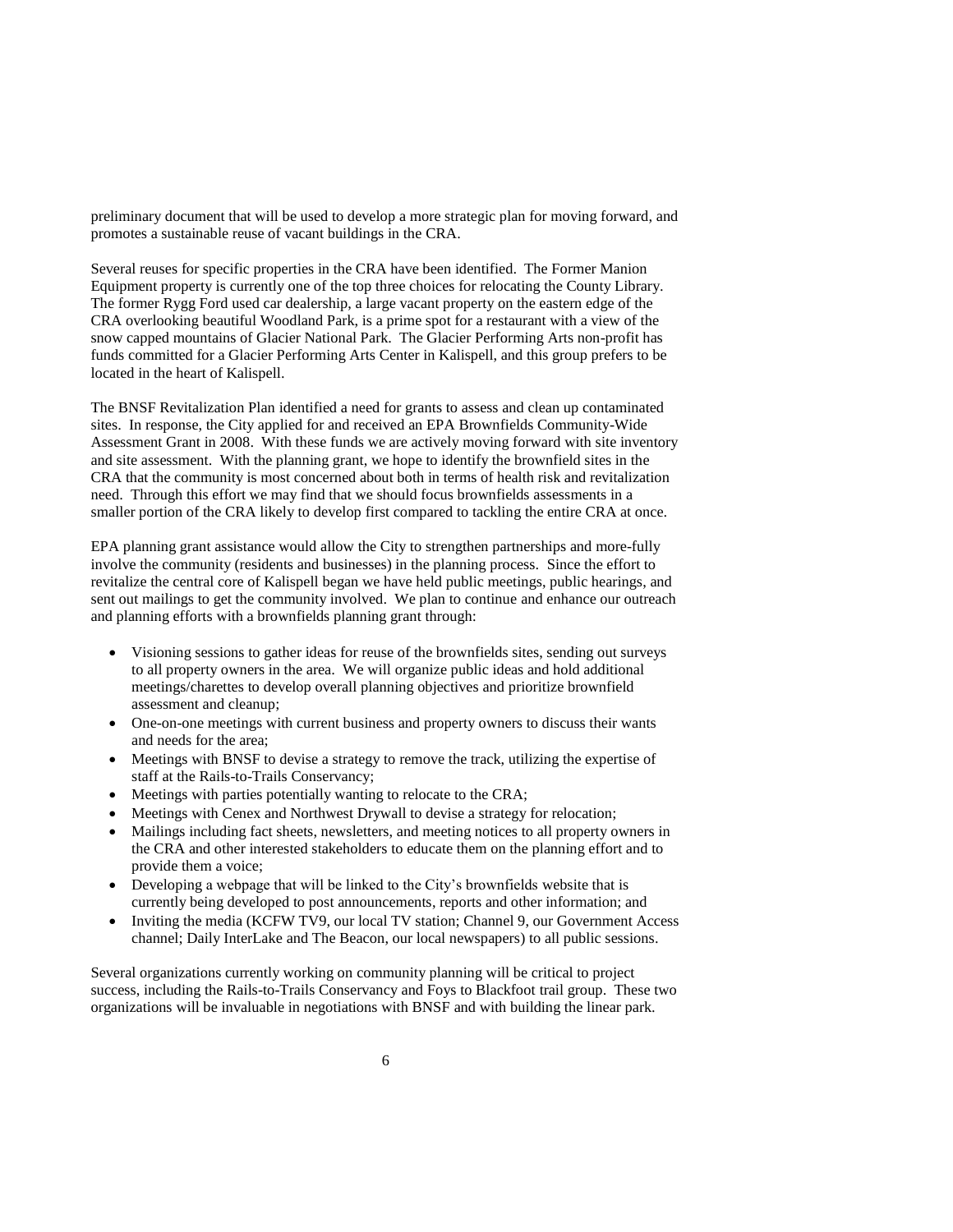Community Action Partnership of Northwest Montana will be critical to the success of the CRA planning project. They will focus their efforts on the disadvantaged residents living in the area by assisting with making sure their concerns are met and by minimizing the dislocating of residents as the area revitalizes. The Northwest Montana Historic Society will assist in ensuring the steps forward are consistent with the City's history. Relocating the two businesses currently using the tracks is a large hurdle to overcome, and will require a concerted effort on our part. We will need to secure funding and services to assist with re-location costs. In addition, we will need additional funding for assessment and cleanup activities of all the impacted properties in the CRA. The City is already contemplating applying for additional brownfields funding this fall.

#### Innovative components

The project will transform a currently underused area of Kalispell into a vibrant and prosperous community asset, including a park and extension of a community trail along a historic rail corridor. Redeveloping this area will eliminate brownfields and through proper planning and development it is hoped prevent future brownfields. The project will provide for increased biking and walking opportunities thereby reducing fossil fuel consumption and the creation of wastes. We will encourage sustainable redevelopment in the area including preserving historic features, encouraging green building design and sustainable building practices such as pollution prevention, waste minimization, and recycling of construction materials. We will also encourage safescape design concepts, alternative transportation, and neighborhood cleanup days to give the community more ownership in the project.

### **3. Leadership of an Inclusive Brownfields Area-Wide Planning Partnership**

#### Leadership role

The Community and Economic Development and Planning Departments have been involved in organizing and leading the revitalization efforts, including facilitating community involvement, building partnerships and helping to move the project forward. During the development of the original Revitalization Plan, a Working Group comprised of government, residents, businesses, and local non-profits was formed to guide the process. During the process of incorporating the Revitalization Plan into the Growth Plan, the Planning Department held a meeting and hearing to get public input on the plan. In addition, the Department mailed out letters to 500 property owners in the Revitalization Area informing them of the progress that has been made and encouraging them to get involved in the project. The City is currently in the process of forming a brownfields steering committee to guide and assist the City through its EPA Brownfields Assessment Grant. Award of the assessment grant has expanded partnerships with new organizations not previously involved in the redevelopment of the heart of Kalispell.

#### Representative partnerships

The partnerships formed since the beginning of this revitalization process include several residents who live in the CRA, businesses such as US Bank and the Red Lion Hotel which is a large property owner in the CRA, and other organizations such as the Kalispell Downtown Association, the Kalispell Chamber of Commerce, the Kalispell Business Improvement District, Citizens for a Better Flathead, Community Action Partnership of Northwest Montana, the Northwest Montana Historical Society, Foys to Blacktail Trails, Montana West Economic Development, Northwest Montana Association of Realtors, Rails to Trails of Northwest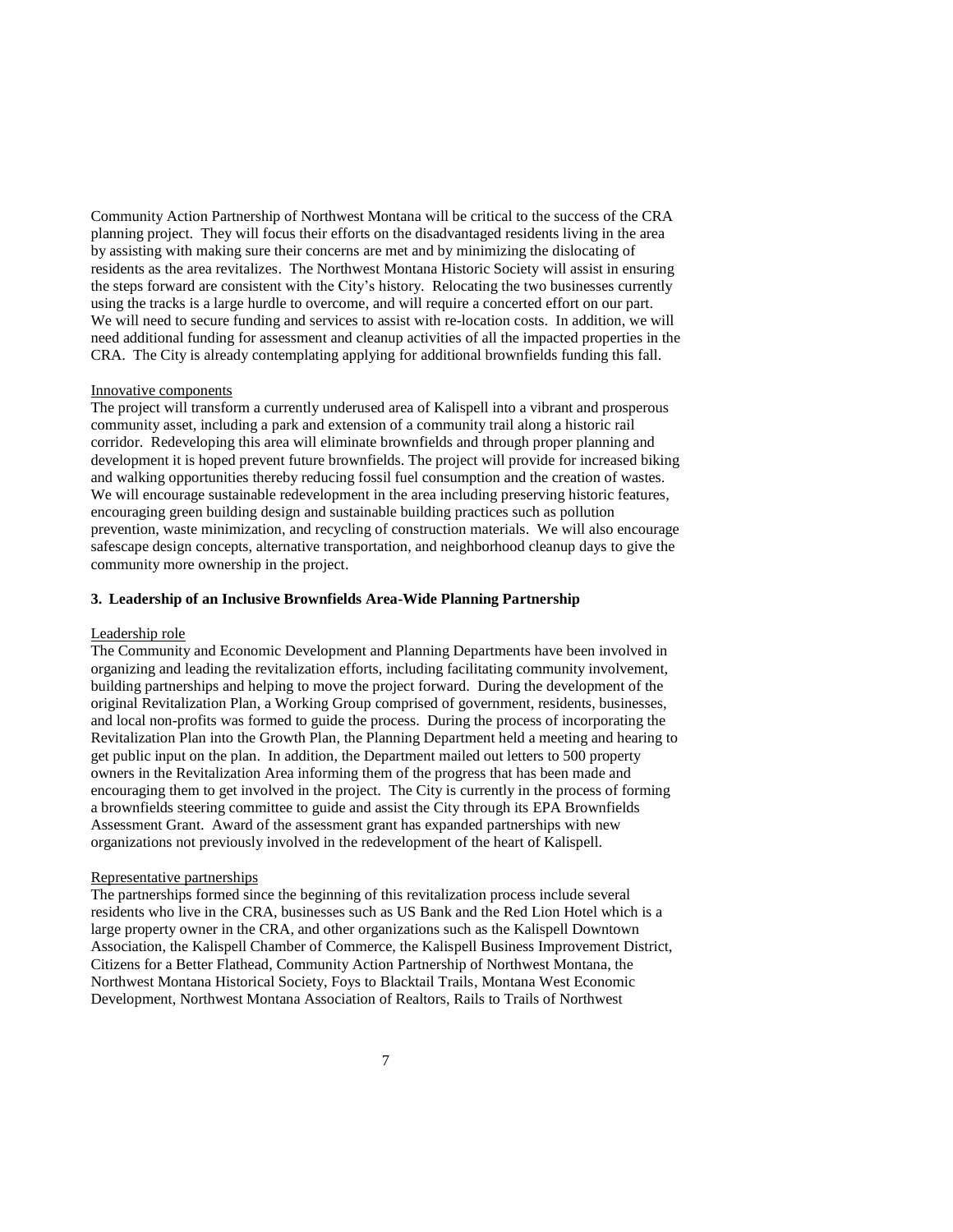Montana, Montana Conservation Corp – Northern Rockies, and the Kalispell Center Mall. These groups are highlighted because each plays an important role and is in a position to develop and facilitate strategies identified during the planning process.

### Project progress

The City has made considerable progress toward revitalization of the CRA. A working group has been formed and an initial vision of what the planning department would like to see has been formalized. A water and sewer study was conducted and it was determined that water lines need to be upgraded in portions of the CRA to meet fire flow requirements. Several working group members assisted the City in applying for and receiving an EPA Brownfields Assessment Grant, and have offered their time to be on the brownfields steering committee. Having people on both the working group and brownfields steering committee will provide a link between planning and environmental assessment and cleanup of sites in the CRA. Most recently, the group has lost steam mainly due to lack of funds to collaborate with the community and to develop a working strategy to revitalize the CRA. A planning grant would allow the City to continue its efforts and infuse momentum both at the community and neighborhood level. It would provide the City with a greater understanding of what the community wants with respect to redevelopment, and in turn, provide information that could directly be used to decide what properties should be assessed and cleaned up using the brownfields grant.

# **Support**

The City of Kalispell has obtained the support of both the Montana Department of Environmental Quality (DEQ) and the EPA. EPA awarded the City a Brownfield Community-Wide Assessment Grant in October 2008. The DEQ supported the City is these efforts. In addition, City staff meets with the DEQ quarterly to discuss concerns associated with a nearby cleanup project. This site plays into the overall CRA plan because it is a potential site to relocate the two rail using businesses. In addition, EPA and DEQ worked hand in hand with us to facilitate a Phase I Environmental Site Assessment training in Montana that was attended by more than 70 engineers and scientists.

### **4. Performance Measurement: Anticipated Outcomes and Outputs**

The outputs for our project include: identifying all of the brownfields sites within the project area, ranking those sites based on specific criteria, evaluating current infrastructure resources and identifying future demands, collaborating with all parties invested in the revitalization of the CRA, developing a revitalization vision, developing strategies for achieving goals, and identifying specific funding mechanisms. The outcomes for the CRA project include strengthening our partnerships, empowering residents, having a strategy for site assessment and cleanup of properties as a component of the revitalization plan, gaining a real sense of the potential for private investment in the area and how to facilitate private partnership, and energizing a community toward a common goal.

In order to track and measure progress, we plan to monitor project outputs and outcomes as we move through planning, assessment, cleanup, and redevelopment. To keep track of our achievements, we will design a spreadsheet capable of measuring progress. We will report outputs and outcomes in our quarterly reports to EPA and compare our actual accomplishments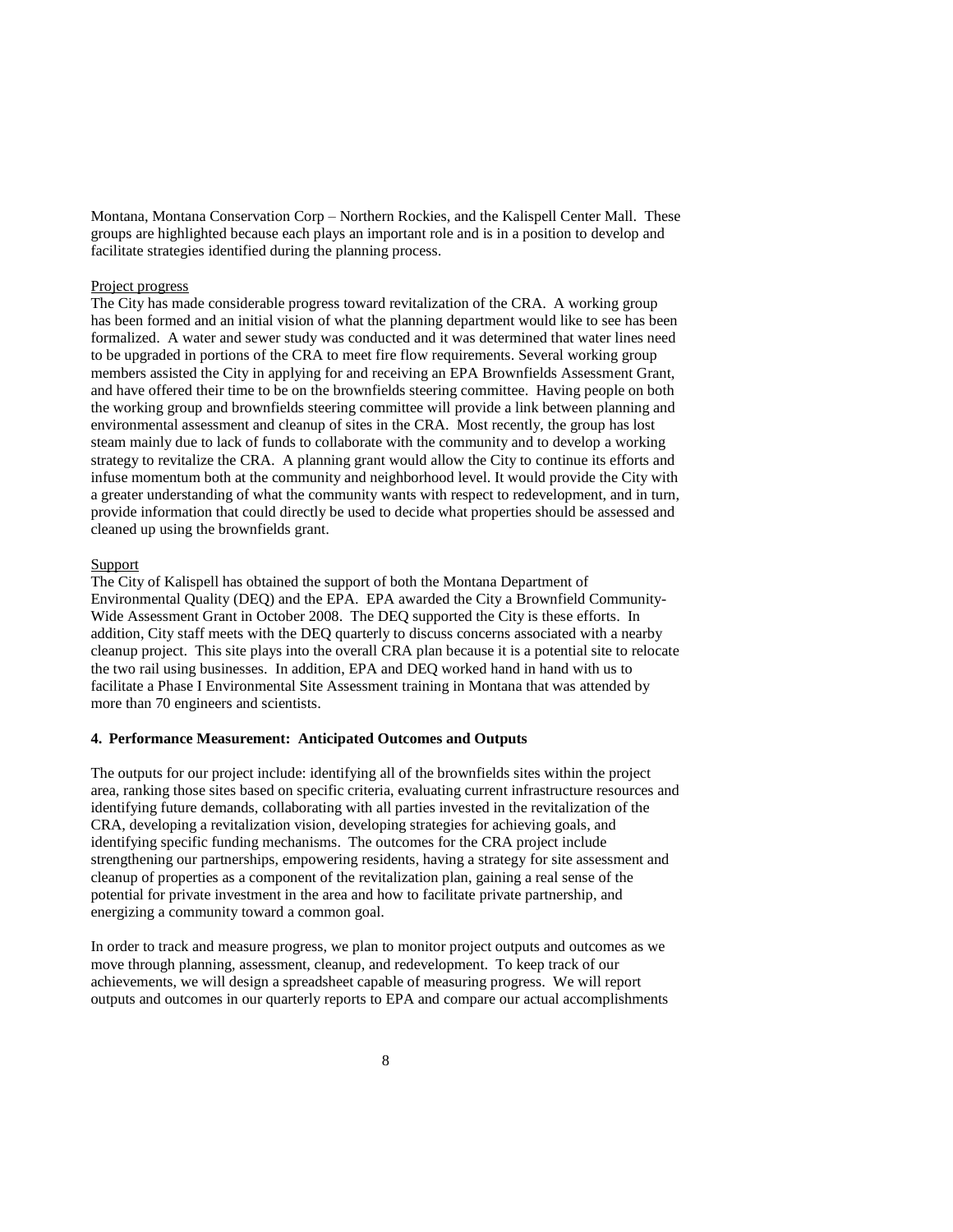to the proposed outputs and outcomes. Through this process we hope to keep the community better informed of progress and provide EPA the data necessary to demonstrate that funds are being used as intended. If there is a lack of progress toward completing outputs and outcomes, actions will be taken to correct and steer the project on course. We plan to conduct at least five public interaction sessions including public meetings, visioning sessions, and design charettes.

### **5. Programmatic Capability and Past Performance**

### Assistance Agreements

The table below identifies Federally and non-Federally funded assistance agreements that the City has managed in the past three years. For all of the assistance agreements, we have met the objectives of the agreements and are within budget.

| <b>Assistance Agreements</b>                |                               |                                  |                                                                                           |                                                                                                               |  |  |
|---------------------------------------------|-------------------------------|----------------------------------|-------------------------------------------------------------------------------------------|---------------------------------------------------------------------------------------------------------------|--|--|
| <b>Project</b>                              | <b>Date</b><br><b>Awarded</b> | Amount<br><b>Awarded</b>         | Grant                                                                                     | • Reporting requirements<br>met?<br><b>Acceptable final technical</b><br>reports?                             |  |  |
| Core<br>Revitalization<br>Project           | October<br>2009               | \$400,000                        | <b>US EPA Brownfield</b><br>Community-Wide<br><b>Assessment Grant</b>                     | All reporting requirements<br>met to date.<br>• No final technical reports<br>completed to date.              |  |  |
| Flathead Valley<br>Community<br>College     | October<br>2009               | \$273,945                        | <b>US HUD</b><br>Community<br>Development Block<br>Grant – Economic<br>Development        | All reporting requirements<br>met to date.<br>• No final technical reports<br>completed to date.              |  |  |
| Neighborhood<br>Stabilization               | September<br>2009             | Approved<br>up to \$4<br>million | <b>US HUD</b><br>Neighborhood<br><b>Stabilization Grant</b>                               | • All reporting requirements<br>met to date.<br>No final technical reports<br>$\bullet$<br>completed to date. |  |  |
| <b>Woodland Park</b><br>Pond<br>Remediation | June 2009                     | \$20,000                         | MT Dept of Natural<br>Resources and<br>Conservation<br><b>Renewable Resource</b><br>Grant | All reporting requirements<br>met to date.<br>No final technical reports<br>completed to date.                |  |  |
| Flathead<br><b>Attention Home</b>           | <b>May 2008</b>               | \$450,000                        | <b>US HUD</b><br>Community<br>Development Block<br>Grant                                  | All reporting requirements<br>met<br>Submitted final report and<br>obtained conditional closure.              |  |  |

### Organizational experience

The City of Kalispell has the organizational experience and ability to complete projects in a timely manner. As shown above, the City met its goals and is in the closeout process of a two year grant for the Flathead Attention Home. We also have the experience to organize large scale projects. For example, in 2006 we conducted a Parks and Recreation study and developed a Parks and Recreation Comprehensive Master Plan. We conducted public meetings and a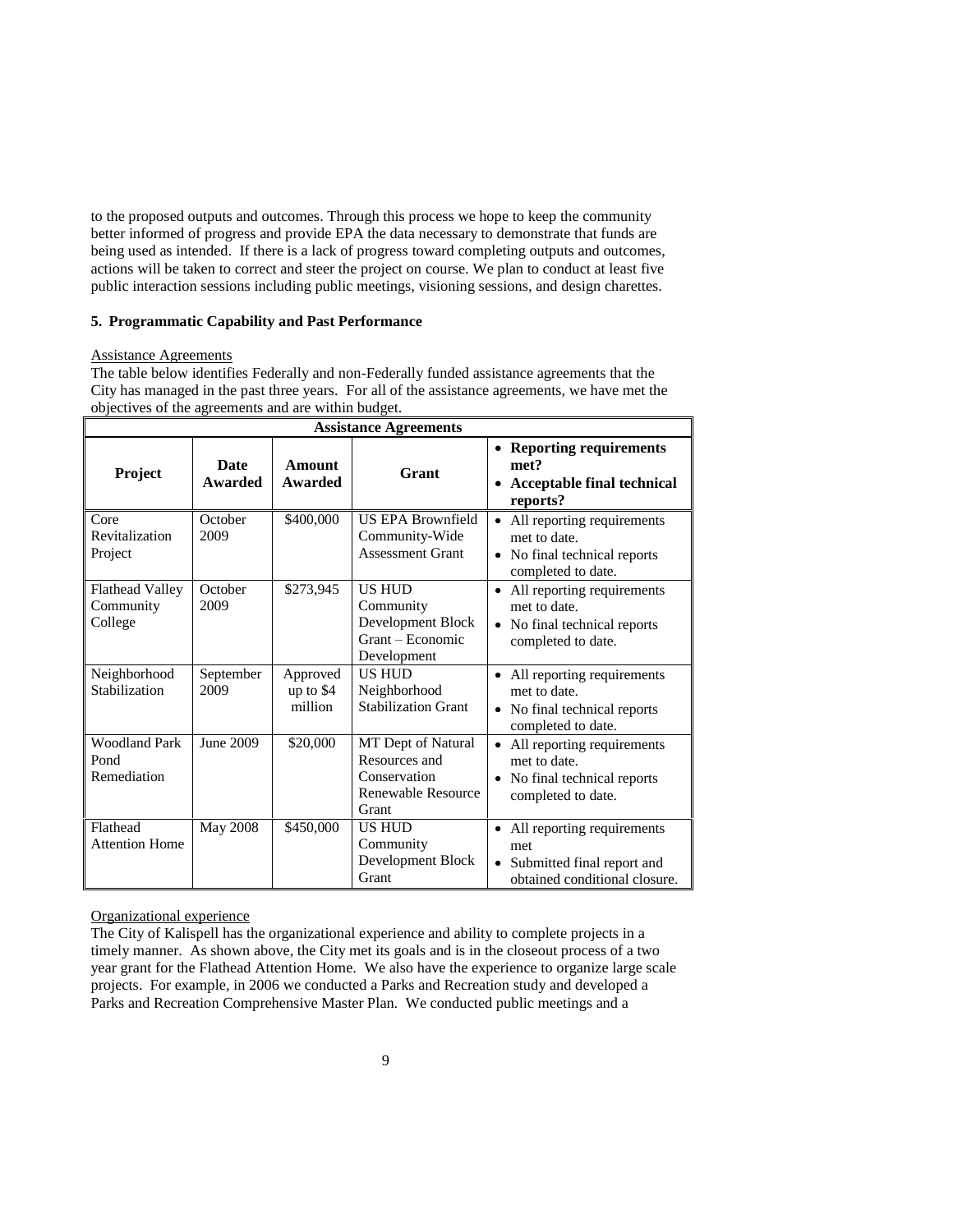community workshop where the attendees had small and large group discussions about visions and goals. We also mailed out over 1600 surveys sent to both adults and children in the community. We conducted a study of the existing resources, a needs assessment, developed goals and guidelines, administrative and maintenance requirements, and developed an implementation plan. We are now in the process of acquiring funding and moving forward with specific tasks identified in the Master Plan which includes developing a linear park through town.

### Staff expertise

We have many of the needed resources in-house to achieve the goals of the CRA project but will also obtain assistance and services of outside expertise.

Katharine Thompson, the City's Community Development Manager has vast knowledge of managing large projects and grants and bringing the community together toward a shared goal. She has been with the City for over two years and prior to that she worked for both State government and local non-profit organizations. This demonstrates the ideal background to strengthen partnerships and understand the needs of different organizations and how they may be involved. Katharine has managed numerous grants and also has a Master's Degree in Public Administration.

Sean Conrad is a senior planner for the City of Kalispell. As senior planner for the City he conducts comprehensive development reviews, updates and drafts goals, policies and standards for the City's growth policy and zoning ordinance. He has also been a part of several comprehensive growth policy updates which included holding open house meetings and public hearings to achieve input and consensus on growth and development issues on the city/county urban fringe. Sean continues to provide input and assistance in the City's brownfield endeavors and is an integral part in the implementation of the City's Brownfield Program.

Tom Jentz is the Director of the City's Planning Department. He has over 30 years of community planning experience. Currently he and his staff are responsible for overseeing all planning, zoning and building issues within the City of Kalispell. His planning knowledge and experience also includes extensive regional planning where he has coordinated with several counties and cities to accomplish regional planning goals.

Financing and financial management will be an integral part to keeping the project moving forward. Amy Robertson, the City's Finance Director has worked for the City for approximately 25 years. She will be in charge of submitting draw requests and will monitor the budget and submit appropriate budget reports. Under her direction, the City has never had an adverse finding from the OMB, State of Montana, or any other organization or agency.

The City plans to contract services from one or more firms to assist in the planning efforts including a market analysis and needs assessment, study of telecommunications and transportation availability and needs, and design development drawings of the community's visions and goals for the planning project. We will go through the appropriate procurement process to select one or more firms with the knowledge and experience necessary for these specific tasks.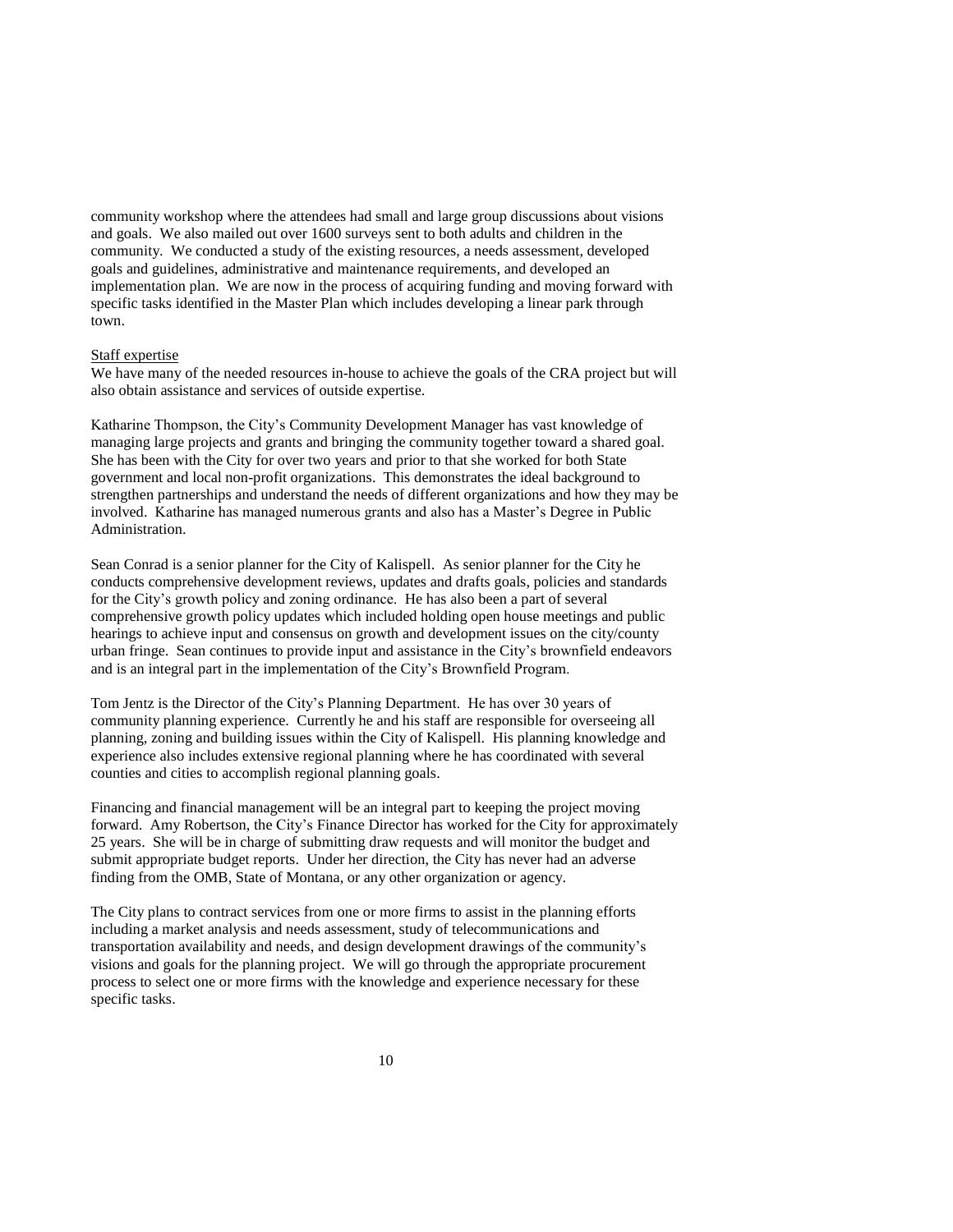# **6. Resources**

| Cooperative<br><b>Agreement</b><br><b>Budget</b> | Task 1<br>Brownfield<br>$site(s)$ reuse<br>planning | Task 2<br>Set area-<br>wide<br>strategies                                                                                                                                                                                                                                                                                                                                                                                     | Task 3<br>Infrastructure<br>Reuse<br><b>Strategies</b> | Task 4<br>Develop<br>Area-<br>Wide Plan | Task 5<br><b>Next Steps</b><br>& Resources<br>Plan | <b>Total</b> |  |
|--------------------------------------------------|-----------------------------------------------------|-------------------------------------------------------------------------------------------------------------------------------------------------------------------------------------------------------------------------------------------------------------------------------------------------------------------------------------------------------------------------------------------------------------------------------|--------------------------------------------------------|-----------------------------------------|----------------------------------------------------|--------------|--|
| <b>EPA Project</b><br><b>Funding</b>             | \$0                                                 | \$0                                                                                                                                                                                                                                                                                                                                                                                                                           | \$0                                                    | \$0                                     | \$0                                                | \$0          |  |
| <b>Personnel</b>                                 | \$18,000                                            | \$10,000                                                                                                                                                                                                                                                                                                                                                                                                                      | \$10,000                                               | \$20,000                                | \$20,000                                           | \$78,000     |  |
| <b>Fringe Benefits</b>                           | \$5.400                                             | \$3,000                                                                                                                                                                                                                                                                                                                                                                                                                       | \$3,000                                                | \$6,000                                 | \$6,000                                            | \$23,400     |  |
| <b>Travel</b>                                    | \$0                                                 | \$0                                                                                                                                                                                                                                                                                                                                                                                                                           | \$0                                                    | \$0                                     | \$0                                                | \$0          |  |
| Contractual                                      | \$19,600                                            | \$8,000                                                                                                                                                                                                                                                                                                                                                                                                                       | \$6,000                                                | \$20,000                                | \$17,000                                           | \$70,600     |  |
| <b>Supplies</b>                                  | \$1,000                                             | \$0                                                                                                                                                                                                                                                                                                                                                                                                                           | \$0                                                    | \$1,000                                 | \$1,000                                            | \$3,000      |  |
| Other                                            | \$0                                                 | \$0                                                                                                                                                                                                                                                                                                                                                                                                                           | \$0                                                    | \$0                                     | \$0                                                | \$0          |  |
| <b>Total EPA</b><br><b>Funds</b>                 | \$44,000                                            | \$21,000                                                                                                                                                                                                                                                                                                                                                                                                                      | \$19,000                                               | \$47,000                                | \$44,000                                           | \$175,000    |  |
|                                                  |                                                     |                                                                                                                                                                                                                                                                                                                                                                                                                               | <b>BUDGET TASK NARRATIVE</b>                           |                                         |                                                    |              |  |
| <b>Task</b>                                      |                                                     | <b>Activity to be Completed</b>                                                                                                                                                                                                                                                                                                                                                                                               | <b>Estimated</b><br><b>Costs</b>                       |                                         |                                                    |              |  |
| <b>Brownfield Site</b><br>Reuse Planning         |                                                     | \$44,000<br>• Hire firm to assist throughout the planning process<br>• Community Involvement Activities<br>o Visioning sessions, design charettes, meetings with<br>landowners and residents, mailings, brochures, newsletters,<br>website development<br>· Conduct market analysis and needs assessment<br>· Meet with Northwest Drywall and Cenex Harvest States for<br>relocation needs, and BNSF to discuss track removal |                                                        |                                         |                                                    |              |  |
| Set area-wide<br>strategies                      |                                                     | • Determine specific strategies to revitalize the CRA<br>\$21,000                                                                                                                                                                                                                                                                                                                                                             |                                                        |                                         |                                                    |              |  |
| Infrastructure reuse<br>strategies               |                                                     | \$19,000<br>• Conduct infrastructure assessment for telecommunications and<br>transportation to evaluate current and future needs<br>· Develop infrastructure reuse strategies evaluating current and<br>future needs<br>· Discuss findings of infrastructure assessment with public<br>though public interaction sessions and mailings                                                                                       |                                                        |                                         |                                                    |              |  |
| Develop area-wide<br>plan                        |                                                     | \$47,000<br>· Produce a plan that summarizes the information collected and<br>depicts the vision of the CRA<br>• Conduct public outreach to share the plan with the community<br>· Develop outreach materials                                                                                                                                                                                                                 |                                                        |                                         |                                                    |              |  |
| Next steps and<br>resources plan                 |                                                     | · Evaluate potential resources and funding available<br>· Produce a plan that provides the specific steps necessary to<br>move forward<br>• Conduct public outreach to share the plan with the community<br>· Develop outreach materials                                                                                                                                                                                      |                                                        |                                         |                                                    |              |  |

**Comment [kt4]:** does this need to be more

**Comment [k5]:** I don't think so because we then list a market analysis, infrastructure assessment, etc. and realistically I don't think we know all of the tasks that the firm will conduct.